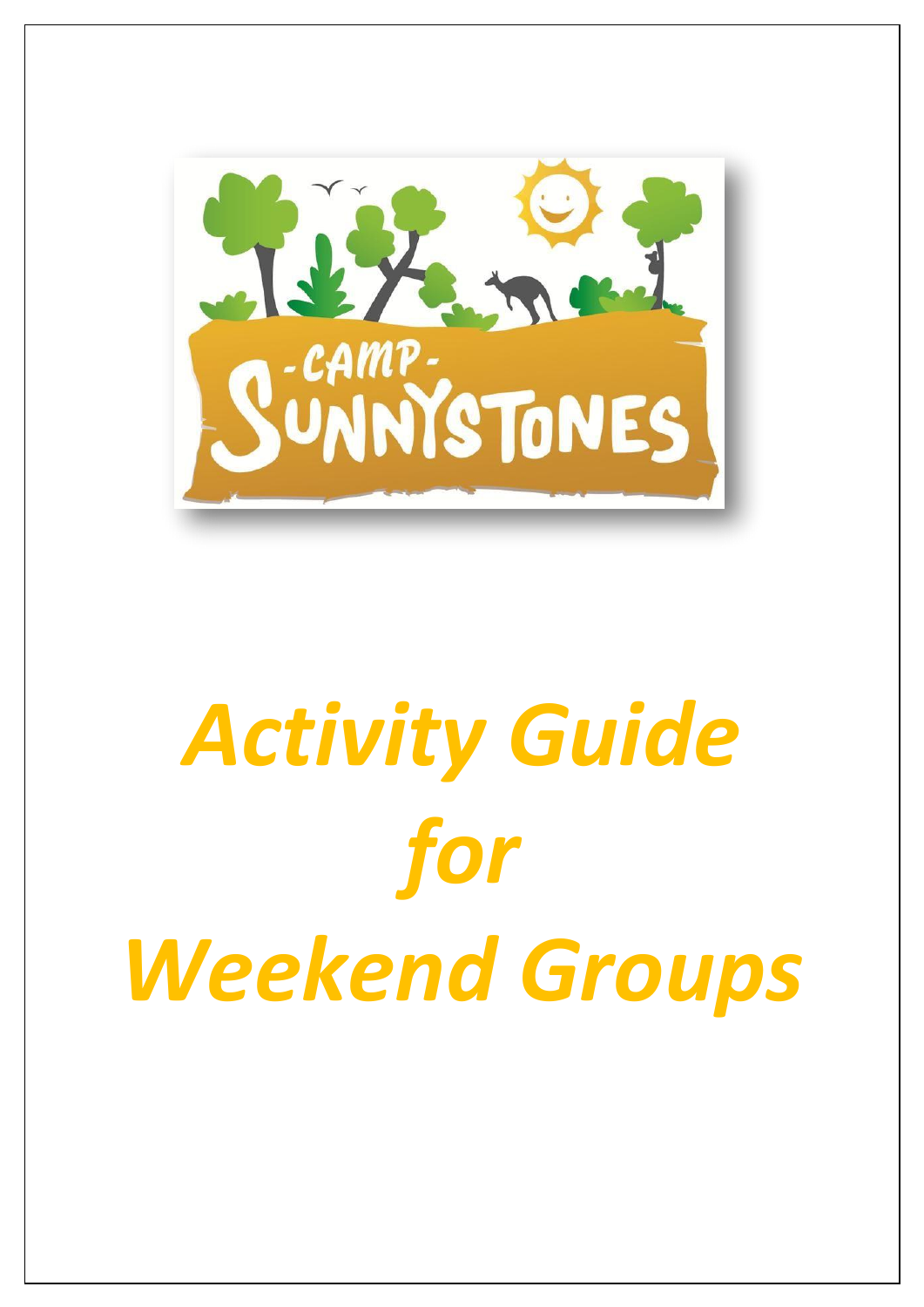**Camp Sunnystones staff can operate all activities for you. We also provide a summary of each activity below for you to run some activities yourselves. Please see the below lists regarding whether you need Camp Sunnystones staff or whether you can go it alone!**

# **Sunnystones Instructor Activities**

*The activities below require an instructor. Instructors are available for \$150 for a half-day (3 hours) and need to be booked before your arrival.*

### *Half-day activities – 3 hours:*

#### *Instincts for Survival Game (max 60 people)*

*This is a hugely popular game that is suitable for all ages. The game is set in a 5 acre square of privately owned bushland on the edge of the campgrounds. The game is designed to help the participants understand life in the bush from an animal's point of view. Participants work together to chase, hunt and hide from other teams in an attempt to win the game. \*\*Operated by Sunnystones staff only*

#### *Geocaching (max 60 people)*

- *Participants must not run*
- *Participants must stay within the boundaries*
- *Participants must stay together – don't split up*
- *Participants will find a whistle on their GPS which can be blown as an emergency measure (e.g. lost, injured)*
- *There are instruction sheets in the Geocaching backpack the GPS unit*
- *There are further instructions / rules on the back of the 'point cards' that are in the box given to each group at the beginning of the activity*

*Geocaching is a high-tech treasure hunting game played throughout the world by adventure seekers equipped with GPS devices. The basic idea is to locate hidden containers, called geocaches, outdoors and then share your experiences online.*

*Camp Sunnystones has its own specifically designed geocaching course within its property, whereby participants work together in teams to find a number of waypoints in the fastest time possible. Each team is equipped with a GPS device and a set of clues to assist in their journey of discovery! There are 20 boxes (caches) hidden in the geocaching area, and these are already programmed into the GPS unit.* 

*\*\*Operated by Sunnystones staff only*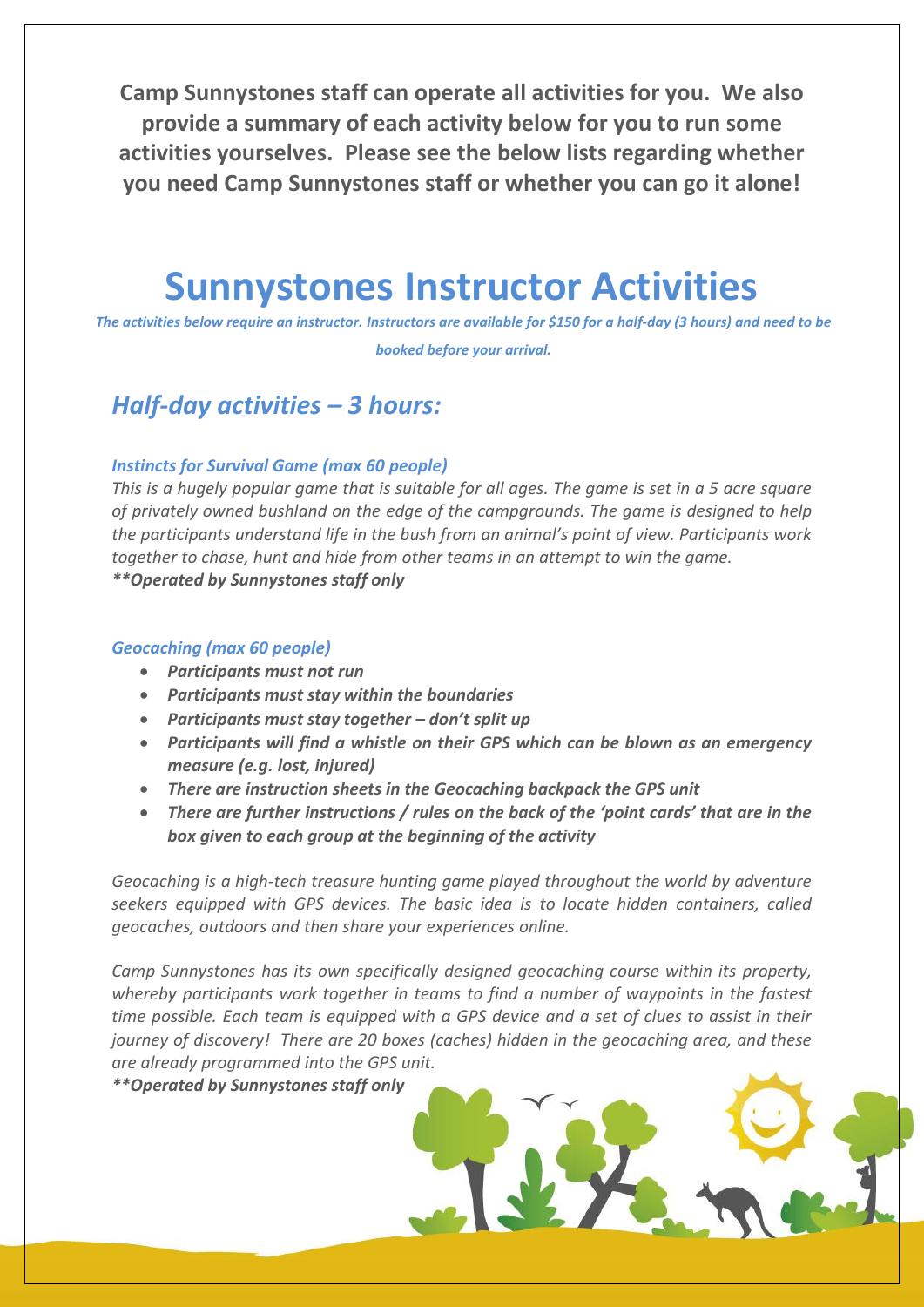## *Half-day rotation activity options:*

*The following activities can have a maximum of 16 participants per group and run for 60- 90 minutes each = 2-3 activities or sessions in a half day, for example:*

|                      | 1 Instructor \$150 | 1 Instructor \$150 | 2 Instructors \$300   |
|----------------------|--------------------|--------------------|-----------------------|
| 1 <sup>st</sup> hour | 16 people          | 16 people          | 16 people - Low ropes |
|                      | Archery            | Low ropes          | 16 people - Canoeing  |
| $2^{nd}$ hour        | 16 people          | 16 people          | 16 people – Canoeing  |
|                      | Archery            | Archery            | 16 people - Archery   |
| $3^{rd}$ hour        | 16 people          | 16 people          | 16 people - Archery   |
|                      | Archery            | Canoeing           | 16 people - Low ropes |

#### *Canoeing*

*Canoeing is done on our picturesque manmade lake. Elementary skills, races, and games can be played. Water based activities depend upon the availability of water. \*\*Operated by Sunnystones staff only*

#### *Raft Building*

*Raft building is the original team building effort. Be prepared to get wet! Using only barrels, logs, and rope, the group must make themselves a raft that will not only float, but float with the group all aboard! Located in the same area as the canoeing. \*\*Operated by Sunnystones staff only*

#### *Rock Climbing Wall*

- *Participants must not climb on top of the shipping container*
- *Participants must take care walking underneath / behind climbers.*
- *Participants must not jump off the holds*

*Participants try to move from one edge of the bouldering wall across to the other edge without touching the ground. \*\*Operated by Sunnystones staff only*

#### *Low Ropes Course*

- *Participants must have two spotters either side of the rope in case of falling*
- *Take care NOT to use the balancing rope hanging from the tree as a Tarzan swing*
- *Participants shouldn't run between or on the elements*

*The ropes course consists of 9 linked individual elements. This activity is aimed at team building - try to get through the whole course without touching the ground, it's more challenging than it may seem.* 

*\*\*Operated by Sunnystones staff only*

#### *Archery*

*Archery is a wonderful activity that is all about concentration and correct technique, and of course who can hit the bullseye! \*\*Operated by Sunnystones staff only*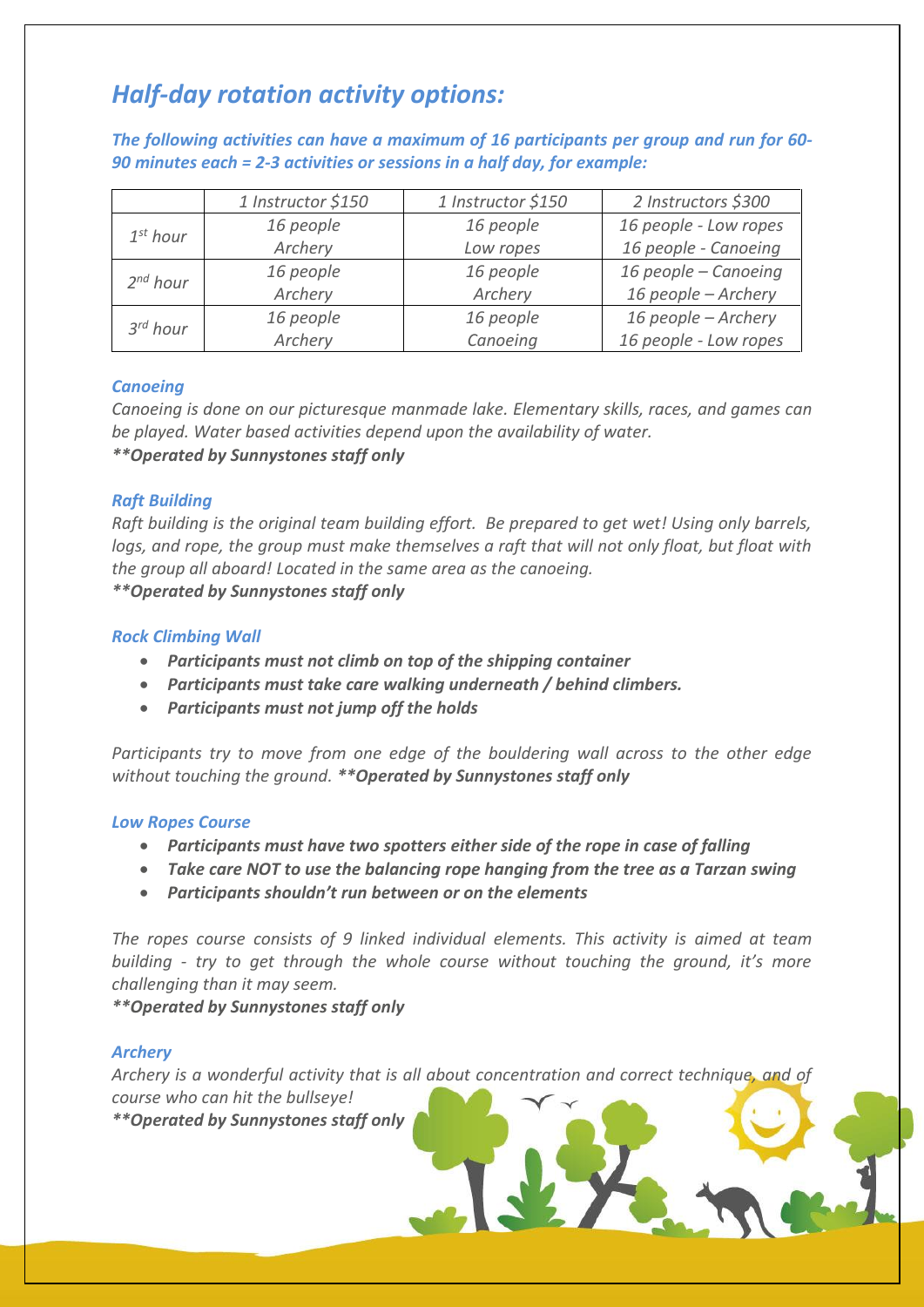## **Non-Instructor Activities**

**We have developed some guidelines for the below activities for you to run on your own, however please remember that these activities are conducted at your own risk. Please find dot points below in bold that are key rules / instructions that we tell our school groups. Please follow these instructions as applicable for your age group.**

#### *Walk into Camp Sunnystones via the Coimadai track (1-3hrs)*

*A sense of anticipation in campers is built as they walk in through the Long Forest Conservation Reserve to arrive at camp. Camp Sunnystones staff can meet you meets your group at the entrance to Long Forest, while the bus ferries luggage around to the camp. \*\*Operated by the group OR Sunnystones staff*

#### *Beach Volleyball*

*We have our very own beach volleyball court and facilities. This is a great activity suitable for all age groups and an excellent opportunity to develop teamwork, coordination and physical fitness. Not to mention a lot of fun!*

*\*\*Operated by the group OR Sunnystones staff*

#### *Bush Hut Building*

- *Participants must not run*
- *Participants must not tear off any living branches*
- *Participants must take care when moving large branches*
- *Participants must not balance large sticks at the top of their structure. For young people especially, every branch should have some part of it touching the ground*

*Participants work together in teams to build a bush shelter that is suitable as a survival shelter. Everyone should be encouraged to use their imagination and add as many things as may be necessary for a survival shelter. The area of bush is also home to much wildlife, as well as a place for a campfire.*

*\*\*Operated by the group OR Sunnystones staff*

#### *Bush Art*

*Participants enjoy foraging around outside to find natural resources to create a piece of artwork they can take home as a camp momentum! Younger participants often enjoy this as a quiet times activity!*

*\*\*Operated by the group OR Sunnystones staff*

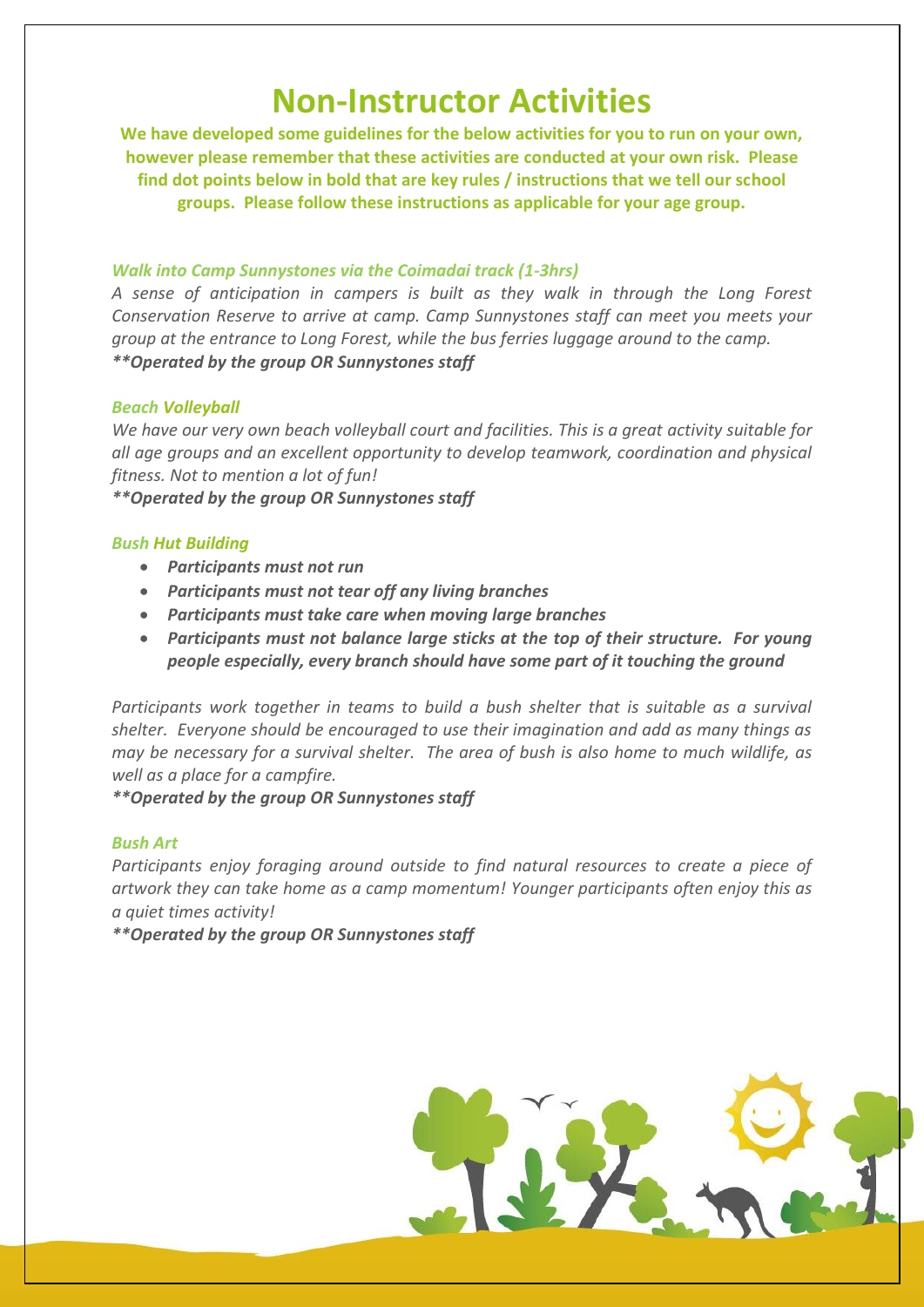# **Non-Instructor Activities (continued)**

#### *Team Building Activities*

*There is a variety of team building activities near the rock climbing wall.* 

- *There is the Dreamweaver – which uses colourful climbing ropes as a maze where the participants clip themselves onto a colour and try to navigate their way around the entire course and get back to the start. Around 15 people can do this activity at once – and there are four different colour ropes to navigate around.*
- *There is also the group ski walk at the volleyball court, where 5 or 6 participants stand in a row with one foot on each ski and they must work together to "walk" the skis around.*
- *Thirdly, there is the 4 tyre – 3 post challenge. There are four tyres that need to be moved from the first pole to be third pole. Only one tyre can be moved at a time. You are not allowed to put a bigger tyre on a smaller tyre. The tyres must start off with the biggest one at the base and the smallest at the top with the other two in between. It is a timed event, and makes a great race.*

*\*\*Operated by the group OR Sunnystones staff*

#### *Bush Cooking*

- *Participants need to light a campfire and be with the campfire at all times*
- *The campfire must be completely extinguished with multiple buckets of water upon completion of activity.*

*Participants can enjoy making chocolate cake in oranges, choc chip bananas, s'mores or any number of delicious foods on the open fire.*

- *Chocolate cake Oranges*
	- o *Mix up some chocolate cake mix.*
	- o *Cut oranges in half and eat most of the orange*
	- o *Add cake mix into the orange peel*
	- o *Wrap in foil and cook until cake mixture is cooked through*
- *Choc chip bananas*
	- o *Cut the banana length way to open a slit*
	- o *Add in choc chips, marshmallows and anything else you like*
	- o *Wrap in foil and cook until contents are melted*
- *S'Mores*
	- o *Toast a marshmallow over the fire using a stick*
	- o *Make a 'sandwich' out of wheat biscuits (the outside), add the toasted marshmallow and a piece of dark chocolate*
- *\*\*Operated by the group OR Sunnystones staff – if self-run by group then you will need to provide your own ingredients*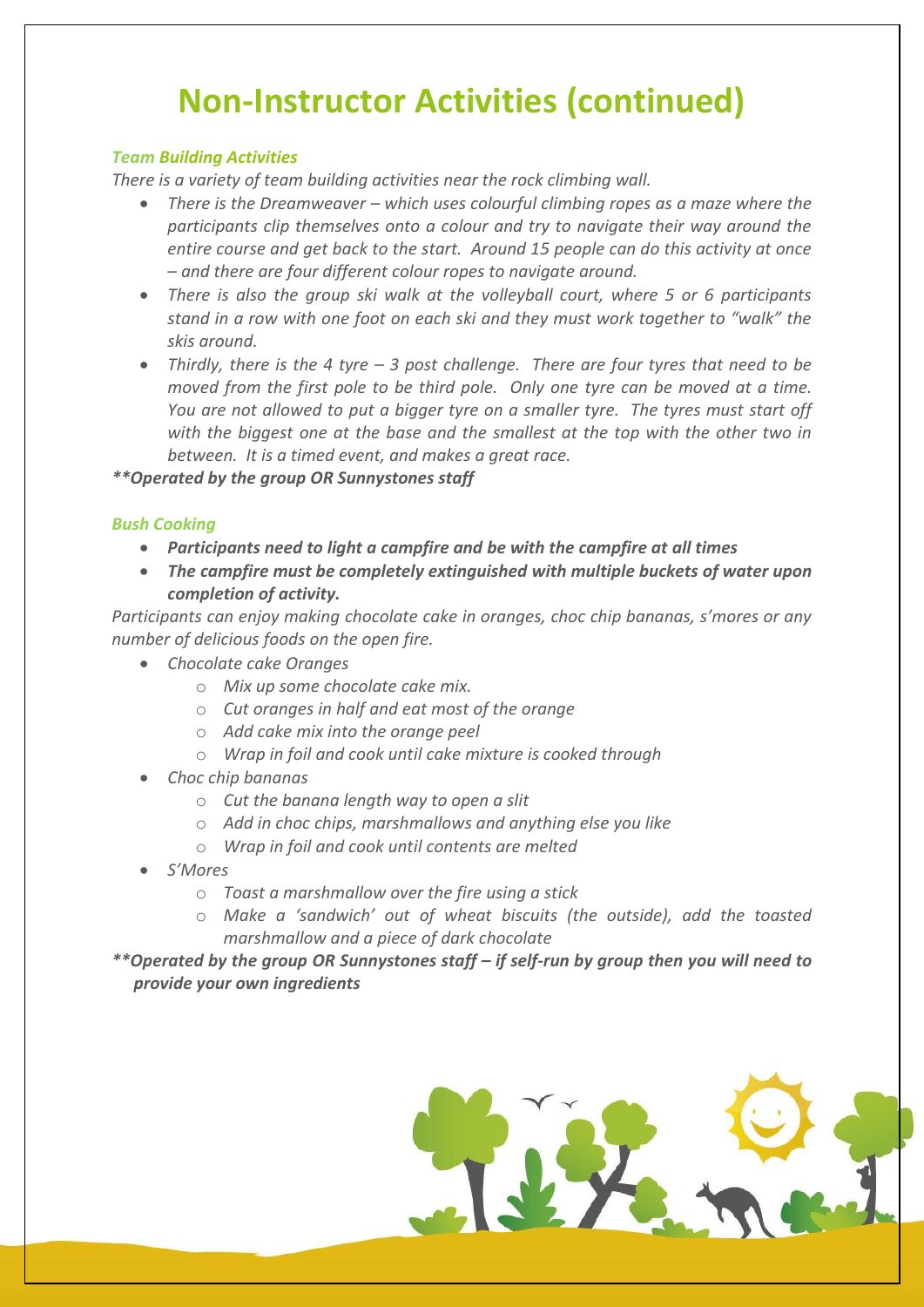## **Offsite Activities**

## **Camp Sunnystones is located close to an amazing amount of activities from local activities to activities in Melbourne, Ballarat or Geelong. We are happy to assist you with booking activities or to help plan your itinerary.**

#### *Ecolinc in Bacchus Marsh*

*Ecolinc, the new Science and Technology Innovations Centre, Bacchus Marsh, provides innovative curriculum programs for P-12 campers which focus on sustainable environmental development practices.*

*The Ecolinc building, an ecologically sustainable design (ESD), incorporates state-of-the-art technology and is set within an indigenous landscape featuring a model wetland that is fed by, and filters, storm water.*

#### *Werribee Gorge*

*Located only 8kms from Bacchus Marsh, Werribee Gorge is about a 10 minute drive from Sunnystones. Displaying 500 million years of geological history, Werribee Gorge retains a wild, rugged natural beauty. The 575 hectare park protects native flora and fauna, offers spectacular views and has great opportunities for bushwalking and rock climbing.*

#### *Werribee Open Range Zoo*

*Be immersed amongst 200 hectares of magnificent grasslands, enjoy a 50 min safari and close up views of rhinoceros, giraffe, zebra, antelopes, hippos and much more. Situated only 3o mins from Melbourne and just 45 mins from Sunnystones.*

#### *Bush walking, Rock climbing in Werribee Gorge or Abseiling in the You Yangs*

*There are a number of providers, please ask for details.*

#### *Lerderderg Gorge*

*The Lerderderg Gorge is located less than 10 minutes from Sunnystones and provides a great picnic ground and numerous walks.*

*The Lerderderg River, which rises on the Great Dividing Range, has cut a rugged 300 metre deep gorge through sandstone and slate in its course southwards to the plains near Bacchus Marsh. The Gorge is the dominant feature of the 20,180 hectare park which also protects a wide variety of vegetation from fern gullies to dry open forest, colourful displays of spring wildflowers and some interesting relics of early gold mining.*